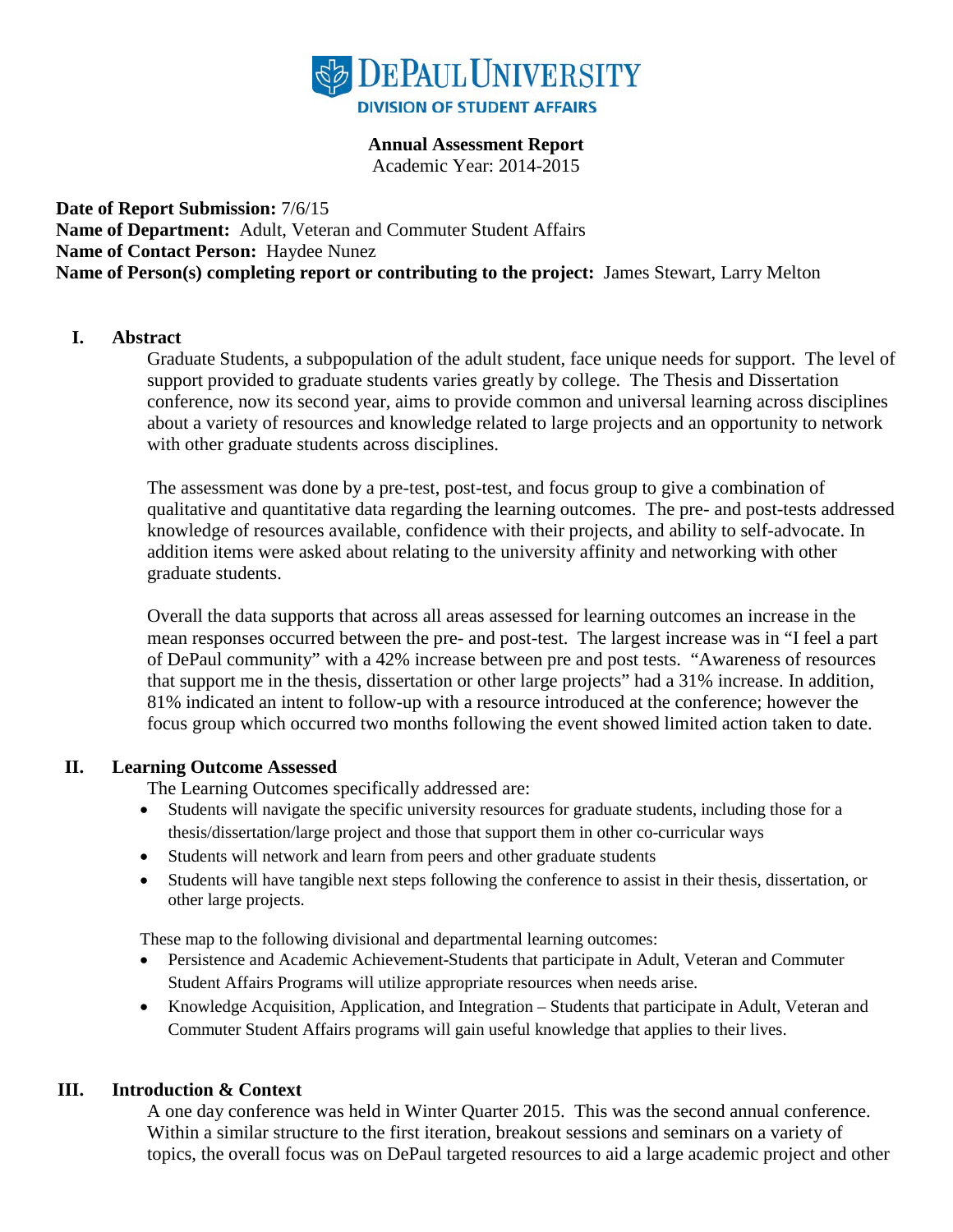resources that contributes to their student experience and persistence. Specific knowledge content was provided on topics like: IRB, library research databases, presenting qualitative or quantitative data, mindfulness, stress, general graduate student tips, a timeline/first steps session, editing, and more.

Through very specific topics, the overall Learning Outcomes of exposure to resources and networking were chief themes. They aim to increase graduate student retention and graduation, which is often not addressed. In an article on graduate retention theory, Jean Girves and Virginia Wemmerus (1988) applied Tinto and Bean retention models commonly used for undergraduates to graduate students. They found similar factors being important to success and retention of students as undergraduates. Specifically, involvement was important at both masters and doctorial levels. This involvement is often more academic centered, but the article specifically mentions university support for thesis and dissertation as vital. This academic and social interaction is both vital. Further, Cheryl Polson (2003) said this support is even more vital for the adult, non-traditional graduate student, especially the student services support.

Girves, J.E. & Wemmerus, V. (1988). "Developing Models of Graduate Student Degree Progress." *Journal of Higher Education*, 59(2), pp. 163-189.

Polsen, C. (2003). "Adult Graduate Students Challenge Institutions to Change." *New Directions for Student Services*, 102, pp. 59-68.

## **IV. Data Collection & Methodology**

#### *Methodology:*

The data was collected via a pre-event survey, post-event survey, and follow-up focus group invite to all attendees. The assessments were constructed as summative pre and post-evaluations, with 1 indicating strong disagreement and 5 indicating strong agreement. In addition to the Likert style scale assessment of the learning outcomes, a focus group was conducted to further evaluate suggested learning outcomes and action since the event occurred.

Consent was obtained via voluntary participation in the survey. It was emailed once a student registered, and not required. Similarly, the paper evaluation was not obtained from all attendees, and the focus group was an optional sign-up.

The raw scores of each category of the likert scale is included in the data. It was analyzed for differences in pre- and post-test response.

Acceptable performance was deemed to be a rating of 4 – Agree or 5- Strongly Agree.

## **V. Data & Results**

8 of the 9 colleges with graduate students were identified as being registered for this event. From the registered students 72 students participated in the pre-event survey and 42 responding to the post event-evaluation*.* Demographic characteristics trended similar between pre and post test assessments.6 students participated in the focus group. Of the 66 students attending the conference, 45% reported their status as 2nd year or higher Masters candidates. The most common project the attendees were completing was a Thesis (29%). The majority of attendees, 60%, identify as full time students. 31% indicated they have not started writing their projects, and the remaining 69% at various stages of their writing or planning. Of this 69% in other stages, 13 attendees indicate that they are either well into their writing or nearing completion.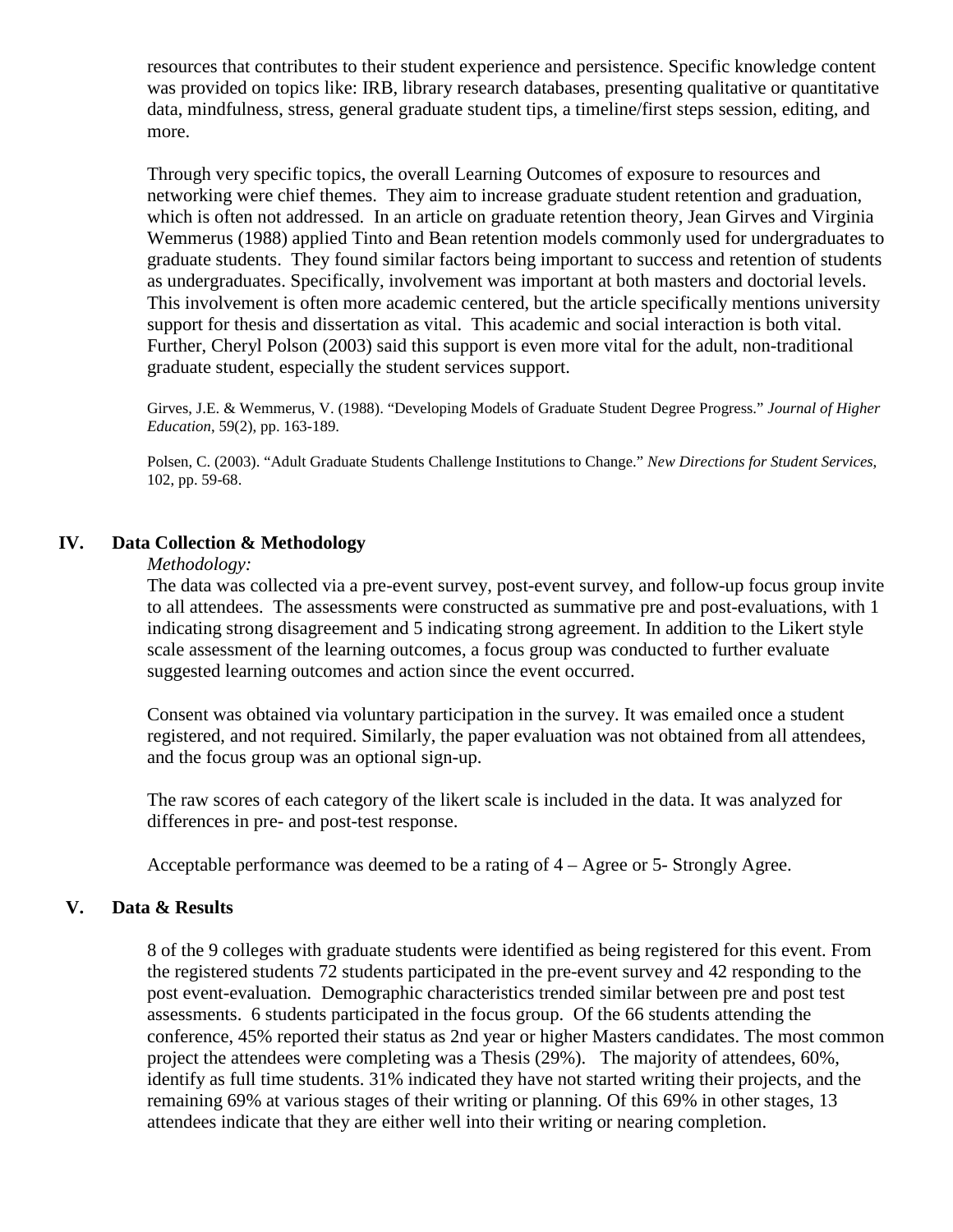Other demographic data:



## **Enrollment Status**

|           | Totals | Percent of Total |
|-----------|--------|------------------|
| Part-Time |        | 38%              |
| Full-Time | رے     | 60%              |

# **How far along in your project are you?**

|                                 | Totals | Percent of Total |
|---------------------------------|--------|------------------|
| Haven't started                 |        | 31%              |
| In the very beginning           |        | 17%              |
| have a topic/ still researching |        | 21%              |
| I am Writing                    |        | 26%              |
| I am near Completion            |        | 5%               |
| Other                           |        | 2%               |

Demographic data collected by both the pre-test and post-test show similar distributions among demographic characteristics and colleges.

Pre-Test:

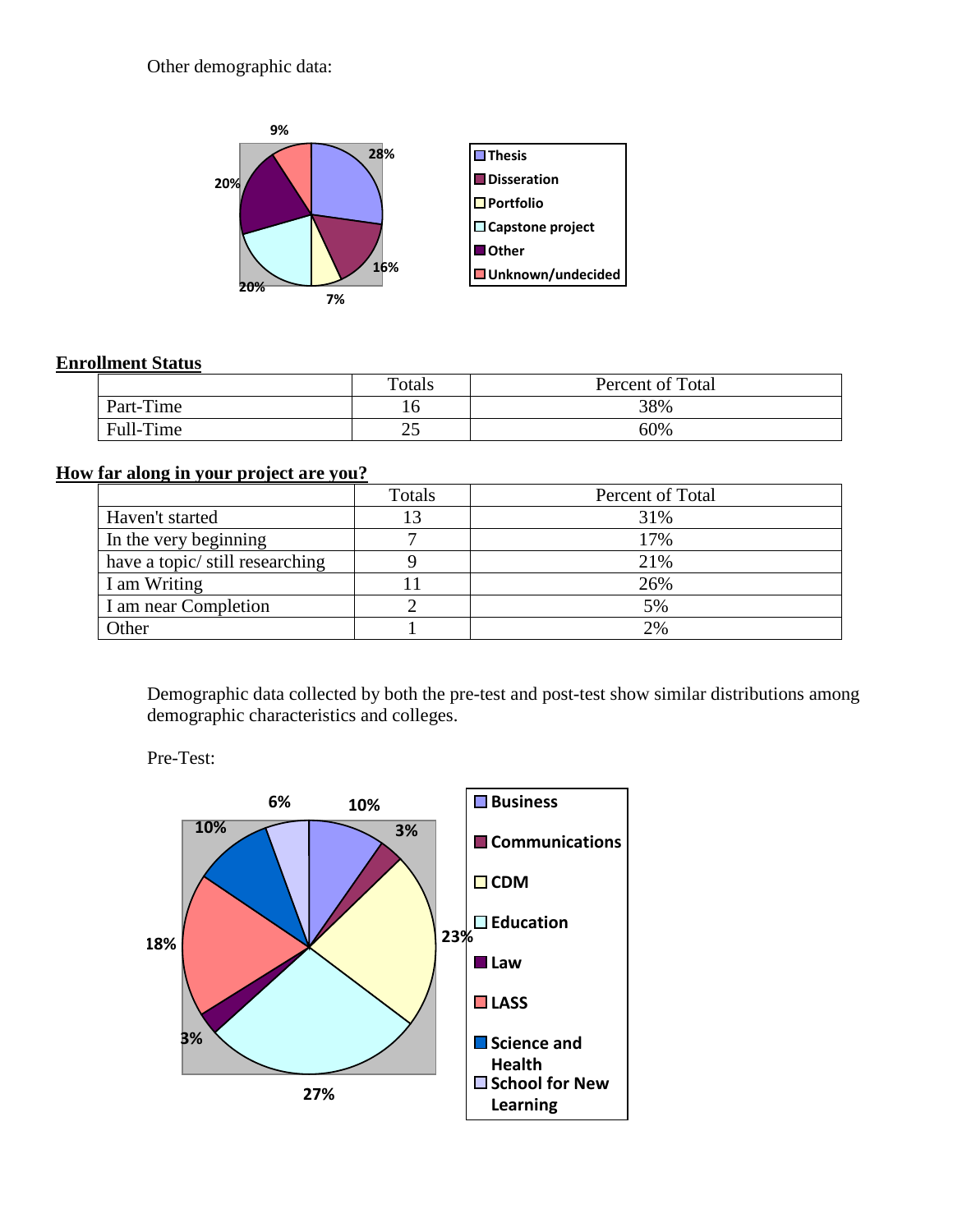Post-Test:



Status pre-test:



Status post-test:



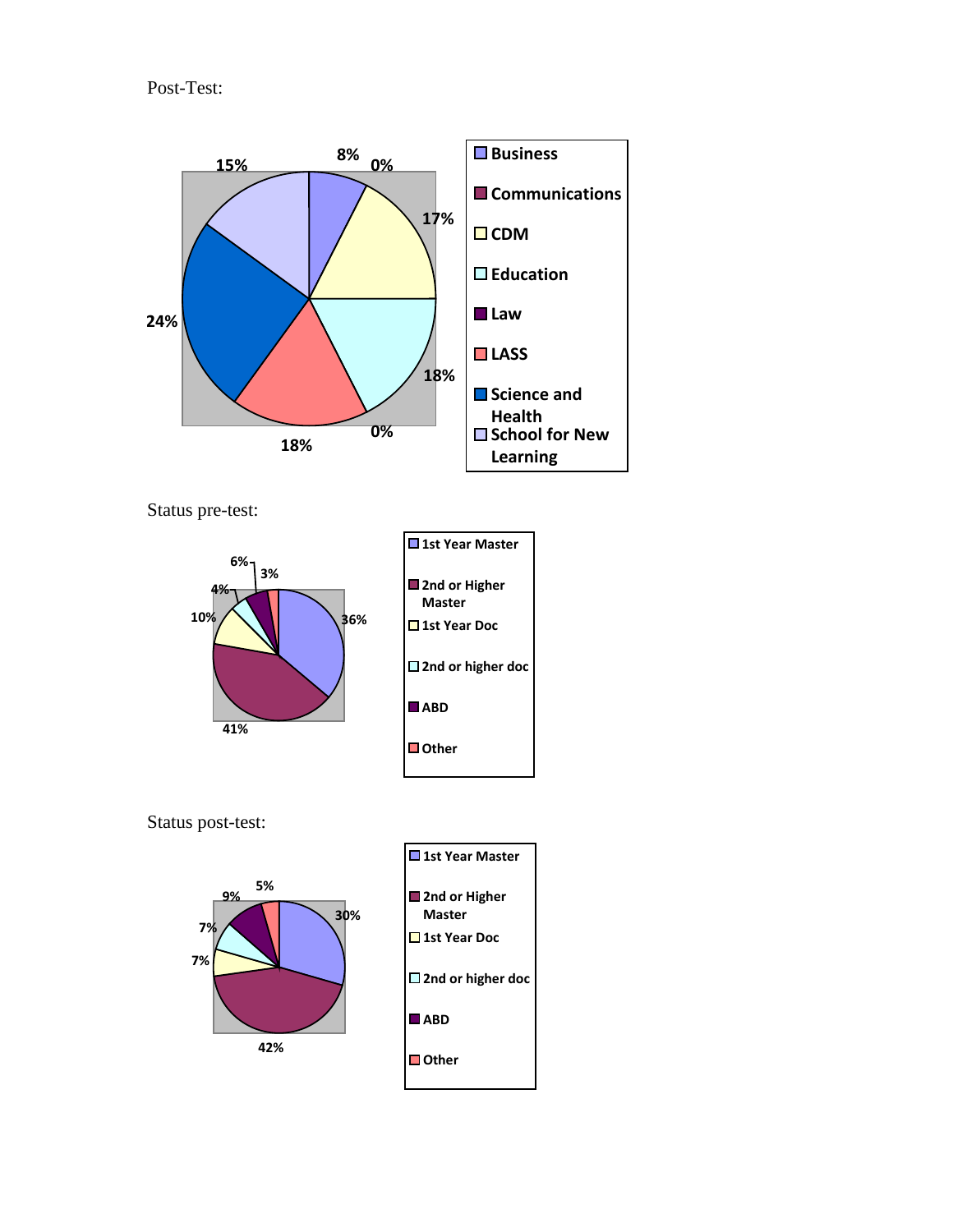Addressing Departmental Learning Outcomes, the evaluation asked if the attendees would followup with an office/department / presenter as a result of a session. 81% indicated they would indeed follow-up. Attendees were asked if they had an opportunity to network with other graduate students at the event, again the majority of responses were affirmative with only 14% either offer no response or indicated that had no opportunity for networking.

| <b>Question Posed</b>                                                                                      |      | <b>Strongly</b><br>disagree<br>1 | 2           | <b>Neutra</b><br>3    | 4                     | <b>Strongly</b><br>Agree<br>5 | <b>Total</b><br>Respondent | <b>Mean</b> |
|------------------------------------------------------------------------------------------------------------|------|----------------------------------|-------------|-----------------------|-----------------------|-------------------------------|----------------------------|-------------|
| I am aware of resources<br>within DePaul that support<br>me as a student                                   | Post | 2.5%                             | 5%          | 25%                   | 40%                   | 27.5%                         | 40                         | 3.85        |
|                                                                                                            | Pre  | 5.6%                             | 18%         | 26.7%                 | $35.2\%$              | 14%                           | 71                         | 3.3         |
| I feel I am a part of DePaul<br>Community                                                                  | Post | 2.4%                             | 9.5%        | 21.4<br>$\frac{0}{0}$ | 42.8<br>$\frac{6}{9}$ | 23.9%                         | 42                         | 4.93        |
|                                                                                                            | Pre  | 4.2%                             | 12.6%       | 32%                   | 33.8%                 | $16.9\%$                      | 71                         | 3.46        |
| I am aware of resources that<br>support me in Thesis,<br>Dissertation and Large<br><b>Projects Process</b> | Post | 2.5%                             | 9.5%        | 2.5%                  | 65.5<br>$\frac{6}{6}$ | 20%                           | 40                         | 3.85        |
|                                                                                                            | Pre  | 12.6%                            | 25%         | 24%                   | 33%                   | 5.4%                          | 5                          | 2.93        |
| I got information from the<br>conference that I plan to use                                                | Post | $\boldsymbol{0}$                 | $\mathbf 0$ | $\bf{0}$              | 37%                   | 62%                           | 35                         | 4.63        |

In a further effort to evaluate the follow-up action and areas for improvement for the conference, a focus group was conducted. Demographics of focus group was diverse (5 Masters, 1 Doctoral; 2 SNL, 1 LASS, 1 Education, 1 CDM, 1 unknown; 4 first-year students in respective programs, 1 second-year, 1 unknown status).

General themes from the focus groups included:

- Despite the high percentage that indicated a plan for follow-up with a resource (81%), the only action by any focus group attendees was one person had setup a Writing Center appointment. All expressed that follow through on planned action had presented a challenge.
- Formation of a support or group to provide accountability, further networking, and on-going resources was discussed (such as Writing Groups).
- Other satisfaction items on session topics, times, and graduate student experience were shared. Students expressed they had met other students at the conference. The lunch table topics were praised as an excellent opportunity to network around a similar topic and explore others research interest.

# Pertinent quotes:

*"I made an appointment with the writing center. So that I could explore setting-up writing groups, even people that I had met at the conference; this is a process that I would like to take advantage of once I start my capstone."*

*"I attended three sessions the qualitative, the quantitative and the IRB process because I am in the process of writing my thesis, and I have actually completed some parts of my thesis. I elected to*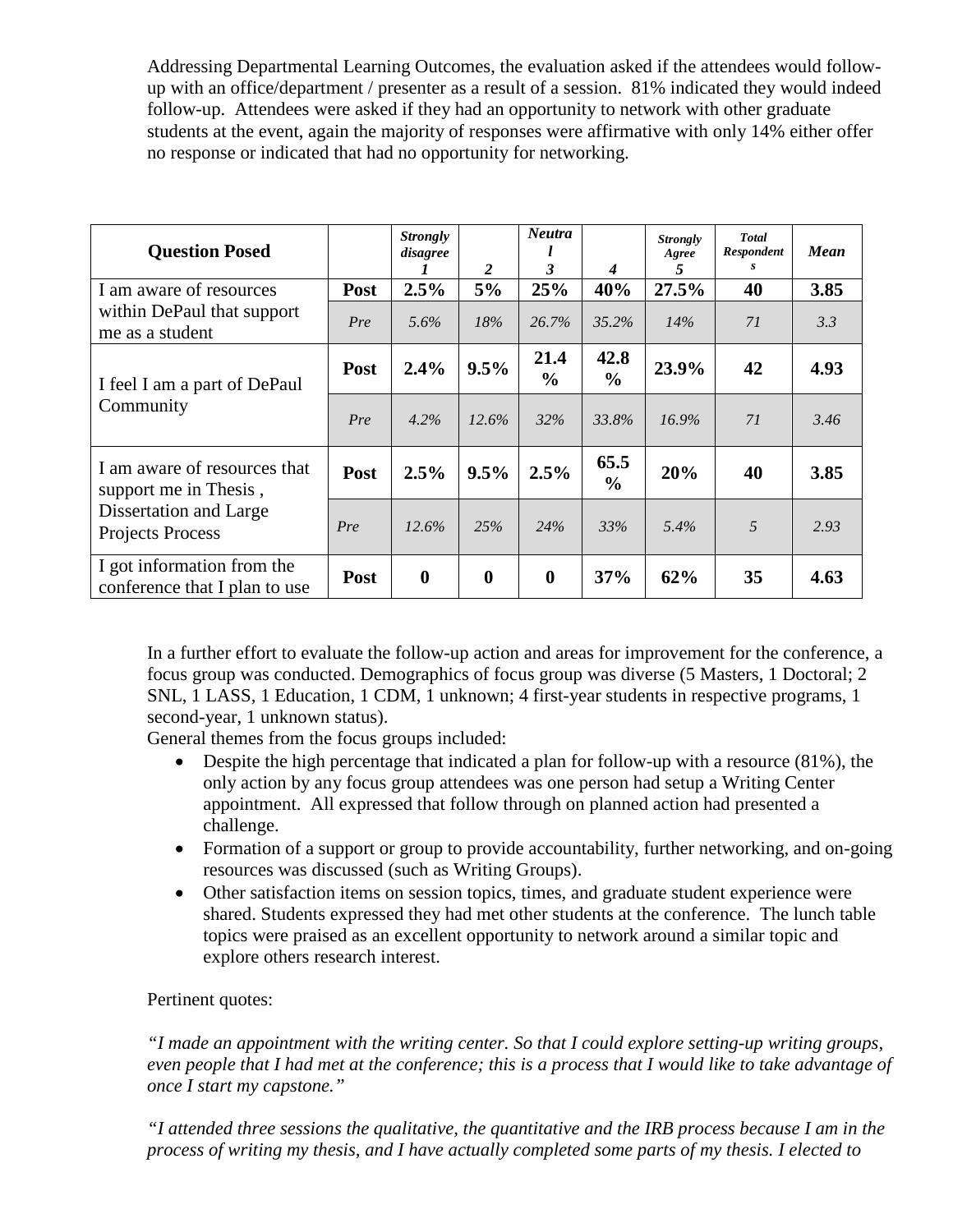*choose practical topics that were connected to the work I am doing. I also feel that some more general topics like the time management and the writing center along with stress reduction is something basic and helpful for the entire process. I was more focused on the more relevant topics. I think it might be beneficial to present all of the topics so that students could choose what will be presented. Possibly a longitudinal look or timeline would be helpful for the student in determining their particular needs in their individual thesis efforts."*

When asked to comment on favorite and least favorite session the attendees overwhelmingly indicated that Writing Process and Mindfulness were most useful. Comments highlighting characteristics such as "very thorough, Informative, approachable, providing resources, great presenter and appropriate in a busy world," were presented as description of a favorite session. Very few least favorite comments were offered, with "more interested in process of topic than history of topic," being the most revealing comment offered. Going forward the attendees suggested that the sessions could have been "longer, and more interactive."

When questioned as to how they would change or what they would retain in conference formatting the respondents indicated that generally they would, with a few exceptions, make minor to no changes. It was generally noted that longer sessions or more repeat of sessions would allow for greater participation. Several suggested that a second day be added to allow for more opportunity to attended specific sessions.

| <b>Learning Outcome</b>                                                                                                                                   | <b>Number of Students</b><br><b>Assessed</b> | <b>Number of Students</b><br>with Acceptable or<br><b>Better Performance</b> |  |  |  |
|-----------------------------------------------------------------------------------------------------------------------------------------------------------|----------------------------------------------|------------------------------------------------------------------------------|--|--|--|
| Students will navigate<br>the specific university<br>resources for graduate<br>students, including those<br>for a<br>thesis/dissertation/large<br>project | 38                                           | 32                                                                           |  |  |  |

*Primary Learning Outcome reporting:*

# **VI. Discussion & Interpretation of Results**

The pre and post test results, reinforced by the focus groups, show a strong introduction to resources and desire to follow-up with these resources. The average mean of pre-test to post-test increased in the all areas:

- Awareness of DePaul Resources that support me as a student 16% increase
- I feel I am a part of the DePaul community  $-42\%$  increase
- Awareness of resources that support me in the thesis, dissertation or other large projects 31% increase

The focus group results did find that many students had not yet followed up with resources, despite intention to do so. Ideas were generated like follow-up cohort groups or further streamlining of sign-up to Writing Groups for on-going peer support.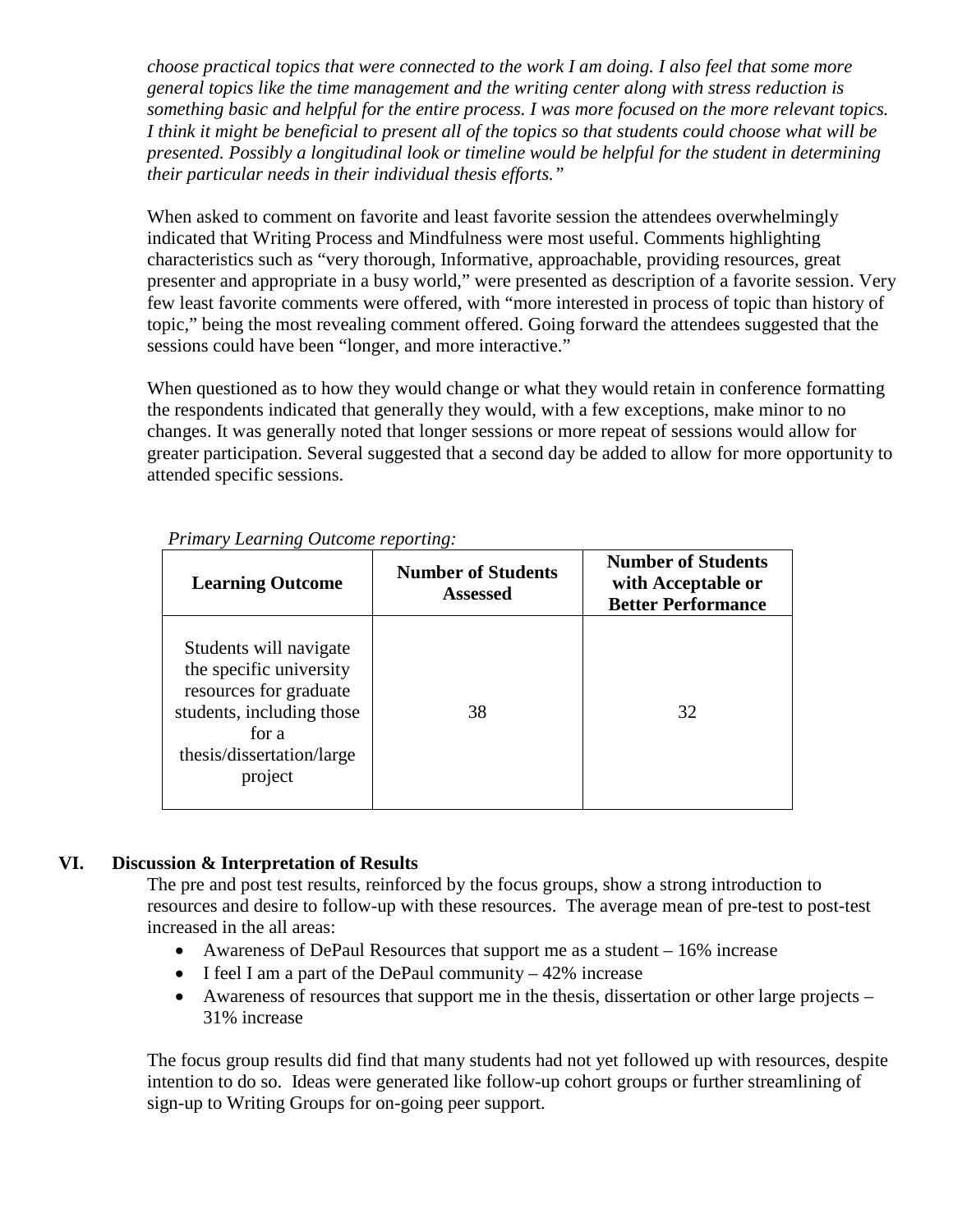Most students found an ability to network with other graduate students during the day (87%). The format of the conference was slightly changed from previous years to allow informal topical tables during lunch to increase networking opportunities.

## **VII. Recommendations and Plans for Action**

The results indicate the methods of presentation of resources were successful in encouraging selfadvocacy, utilization, and awareness of resources. Students also networked with other graduate students.

The office will analyze the learning outcome goals for the conference. It seems students are entering with a solid knowledge of resources prior to the conference. The office's stated goals for the conference may not be in good alignment with the goals of attendees. Perhaps a realignment of outcomes to other goals could increase knowledge in another area in a more direct manner, for example more focus on next steps and an accountable plan for action or more emphasis on networking. Analysis of further opportunities to address the on-going support and action is important. Students often thrive with peer support, and the ideas of streamlining out of the conference entry into peer groups or Writing Groups should be investigated.

Attendees at the conference often expressed desire for very tangible connections to their college. We have many partners in this event, but a more direct relationship with all colleges could allow that immediate individualized follow-up to occur as a part of the program and day.

An opportunity for future study exists to go deeper into analysis of what resources the student has prior knowledge of and of the students specific skills in practicing advocacy. In addition, data on the overall experience of students of graduate students at DePaul and their needs is limited, so interviews or more qualitative data on this population could greatly aid future program development and what macro and micro needs these students have.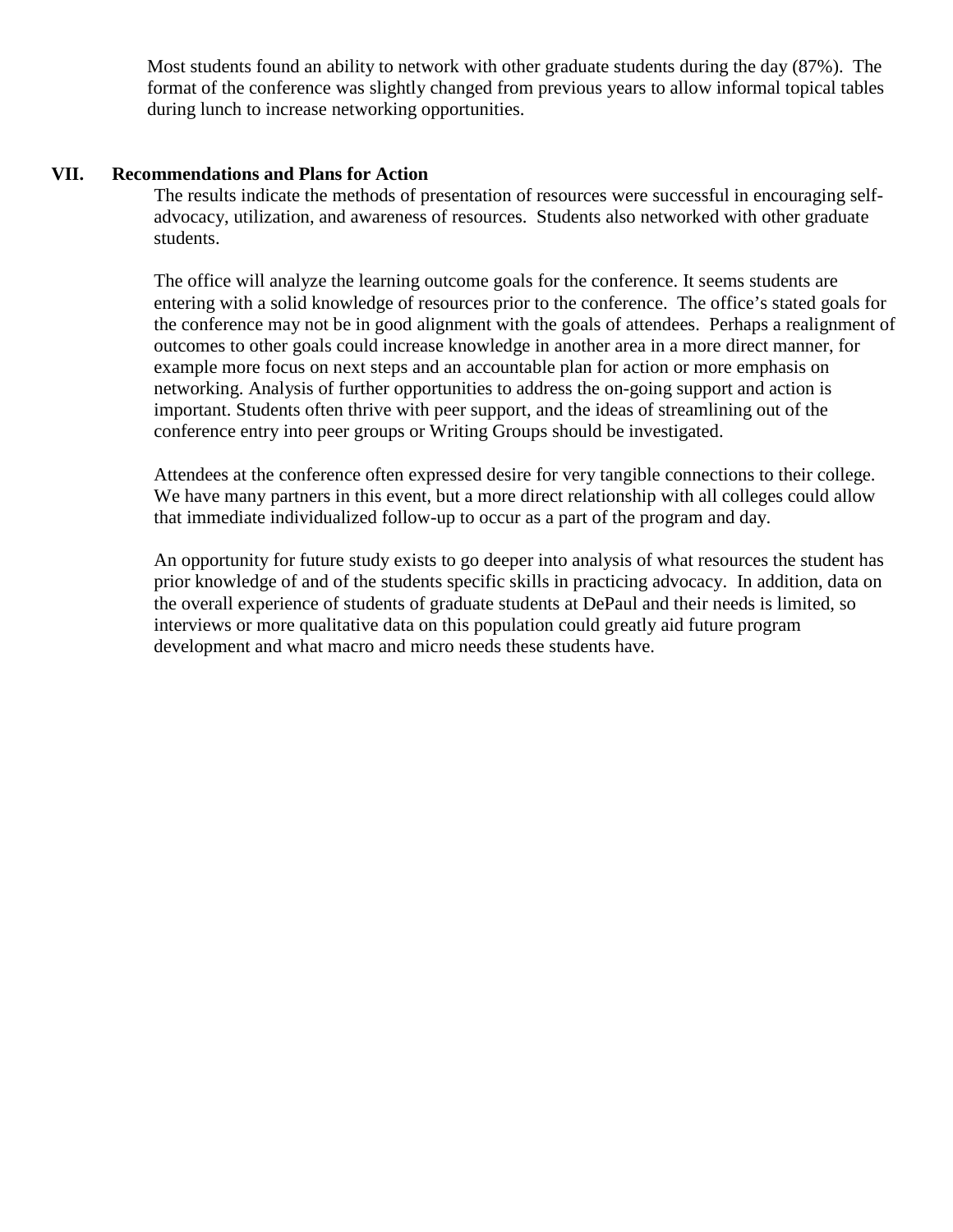# **Appendix A – Pre Test**

#### *From an electronic Qualtrics survey sent to RSVP'ed students.*

The short questions below can assist us greatly in evaluating the success and learning from our event. We hope you will take a moment to complete this assessment.

On the next page find the link to download the program book.

This information is anonymous and is collected for population level assessment only. You can proceed to the next page and download the document without responding.

For questions, please contact adultstudents@depaul.edu

#### What is your status?

- First-year master's
- Second-year master's or higher
- First-year doctorate
- Second year doctorate or higher
- All but dissertation doctoral
- Other\_\_\_

#### What are you completing?

- **Thesis**
- Dissertation
- Capstone
- Portfolio
- Unknown/Haven't decided
- Other\_\_\_

#### What is your college?

- College of Business
- College of Communication
- College of Computing and Digital Media
- College of Education
- College of Law
- College of Liberal Arts and Social Sciences
- College of Science and Health
- School for New Learning
- School of Music
- The Theatre School

#### Please rank the following:

|                                                                                                                             | Strongly<br>Disagree - 1 | $\overline{2}$ | Neutral -3 | 4 | <b>Strongly Agree</b><br>- 5 |
|-----------------------------------------------------------------------------------------------------------------------------|--------------------------|----------------|------------|---|------------------------------|
| I am aware of resources within<br>DePaul that support me as a<br>student.                                                   |                          |                |            |   |                              |
| I feel I am a part of the DePaul<br>community.                                                                              |                          |                |            |   |                              |
| I am aware of resources within<br>DePaul that support me in the<br>thesis, dissertation, or other<br>large project process. |                          |                |            |   |                              |
| I feel connected to other<br>graduate students at DePaul.                                                                   |                          |                |            |   |                              |

#### **Appendix B – Post Test**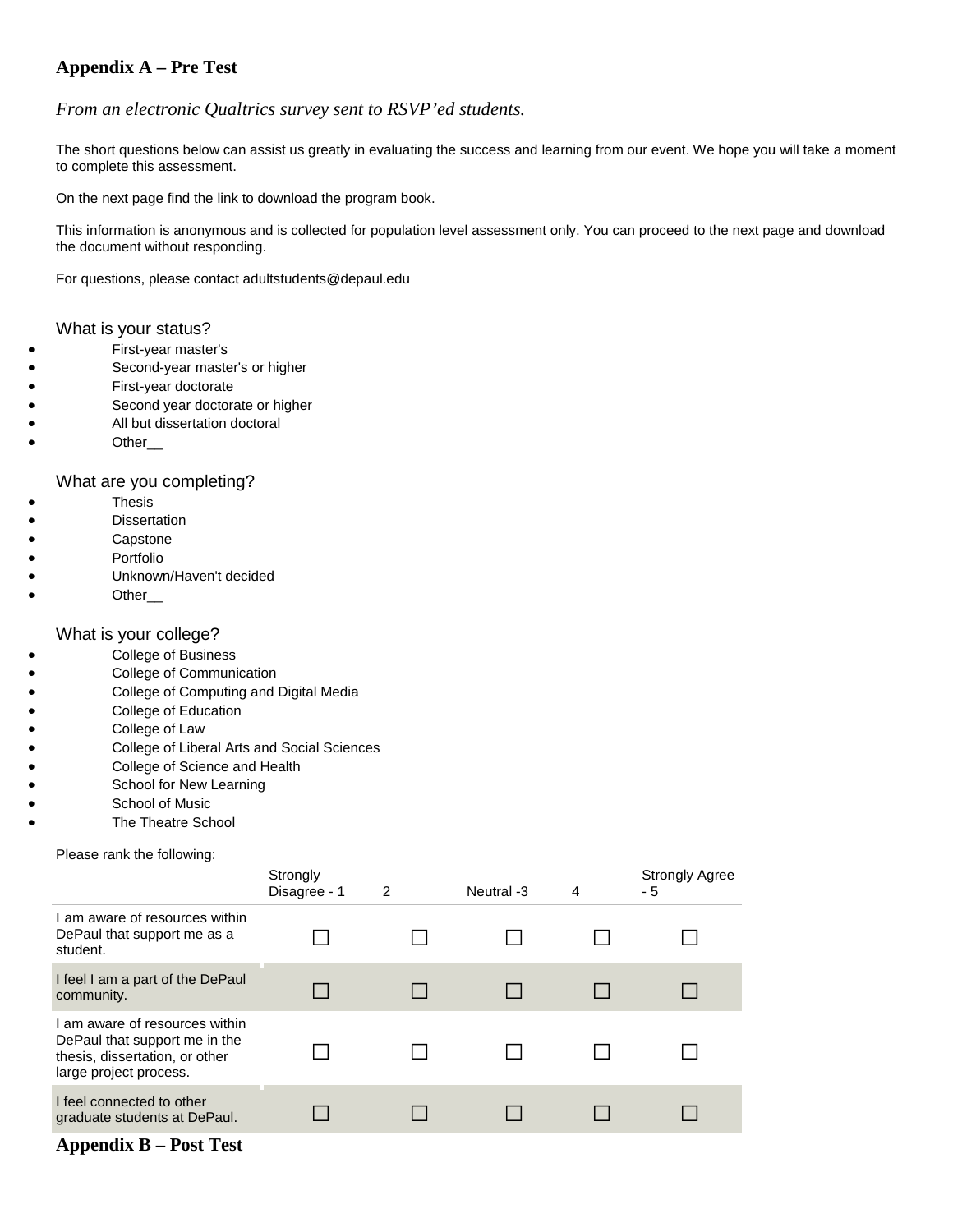

# **DIVISION OF STUDENT AFFAIRS**

Adult, Veteran and Commuter Student Affairs



**Graduate Thesis and Dissertation Conference**

**2015**

# **Evaluation**

# *Your feedback below will aid us in planning for future events.* Select one of the following:

What is your status?

- First-year master's
- O Second year or higher master's
- First-year doctoral
- O Second year or higher doctoral
- All but dissertation doctoral
- O Other

# Please your current select your status:

- O Part-time
- Full-time

Please select your college:

- College of Business
- O College of Communication
- O College of Computing and Digital Media
- O College of Education
- O College of Law
- O College of Liberal Arts and Social Sciences
- O College of Science and Health
- O School for New Learning
- O School of Music
- O The Theatre School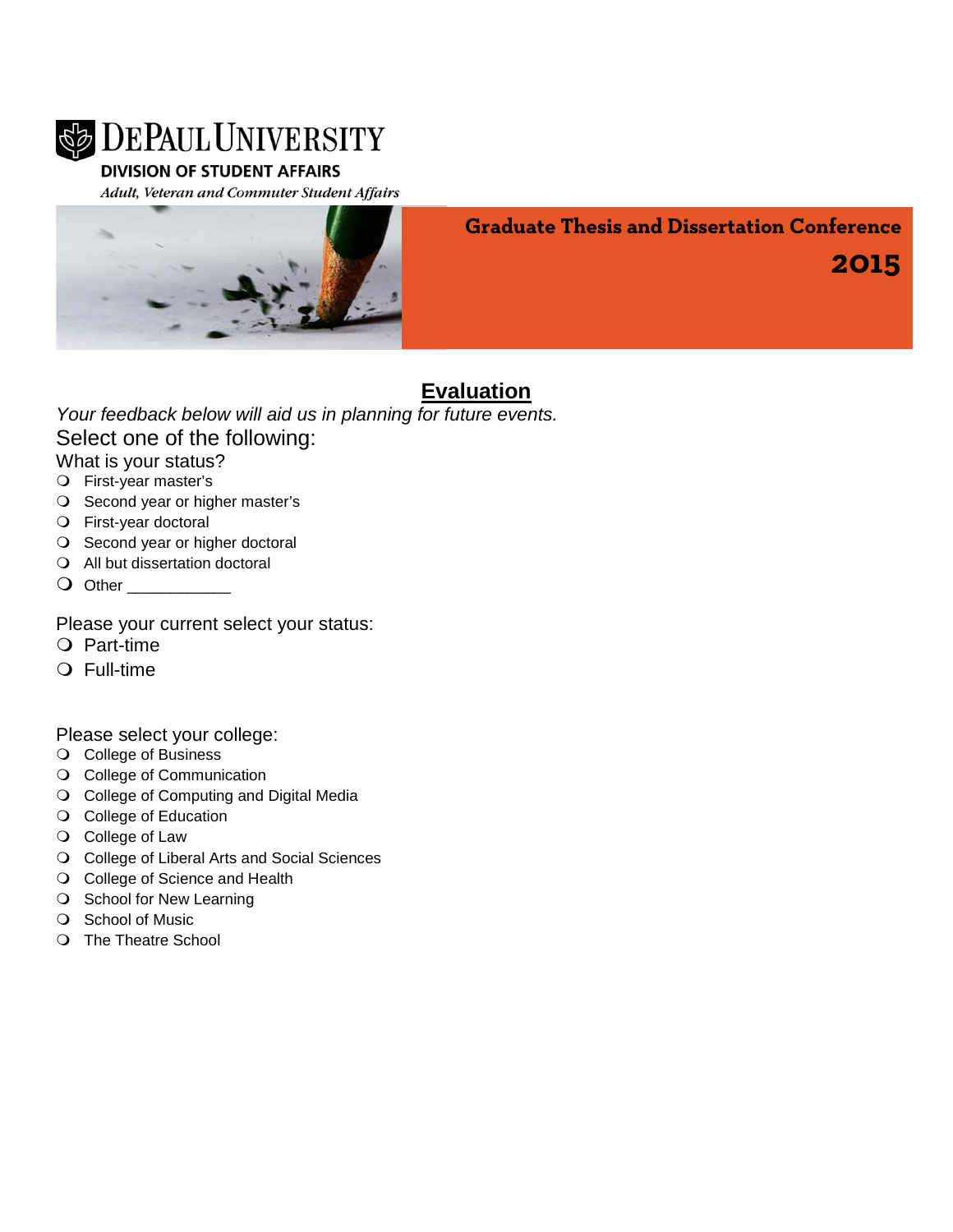# What are you completing?

- O Thesis
- O Dissertation
- Portfolio
- O Capstone Project
- O Other\_
- Unknown/ Undecided

How far are you in your thesis, dissertation, or other project?

- Haven't started
- $\bigcirc$  In very beginning
- I have topic/area, but I am still in research/data gathering
- $O$  I am writing
- O I am near completion
- O Other\_\_\_

What was your favorite and least favorite session and why?

|                                                                                                                                | Strongly<br><b>Disagree</b>             | $\overline{2}$ | <b>Neutral</b> | $\overline{4}$ | <b>Strongly Agree</b> |              |
|--------------------------------------------------------------------------------------------------------------------------------|-----------------------------------------|----------------|----------------|----------------|-----------------------|--------------|
| I am aware of resources<br>within DePaul that support<br>me as a student.                                                      | ⊖ )                                     | $\circ$        | $\Omega$       | O              | O                     |              |
| I feel I am a part of the<br>DePaul community.                                                                                 | O                                       | $\Omega$       | $\Omega$       | $\mathsf{O}$   | $\mathsf{O}$          |              |
| I am aware of resources<br>within DePaul that support<br>me in the thesis,<br>dissertation or other large<br>projects process. |                                         | $\Omega$       | $\circ$        | ∩              | $\Omega$              |              |
| I got information from the<br>conference which I plan to<br>utilize.                                                           |                                         | O              |                |                |                       |              |
|                                                                                                                                | If applicable, please share an example: |                |                |                |                       |              |
|                                                                                                                                |                                         |                |                |                | Yes                   | <b>No</b>    |
| I plan to follow-up with an office/department/presenter as a result of today's Conference.                                     |                                         |                |                |                |                       | $\circ$      |
| I had the opportunity to network with other graduate students at today's Conference.                                           |                                         |                |                |                |                       | $\mathsf{O}$ |